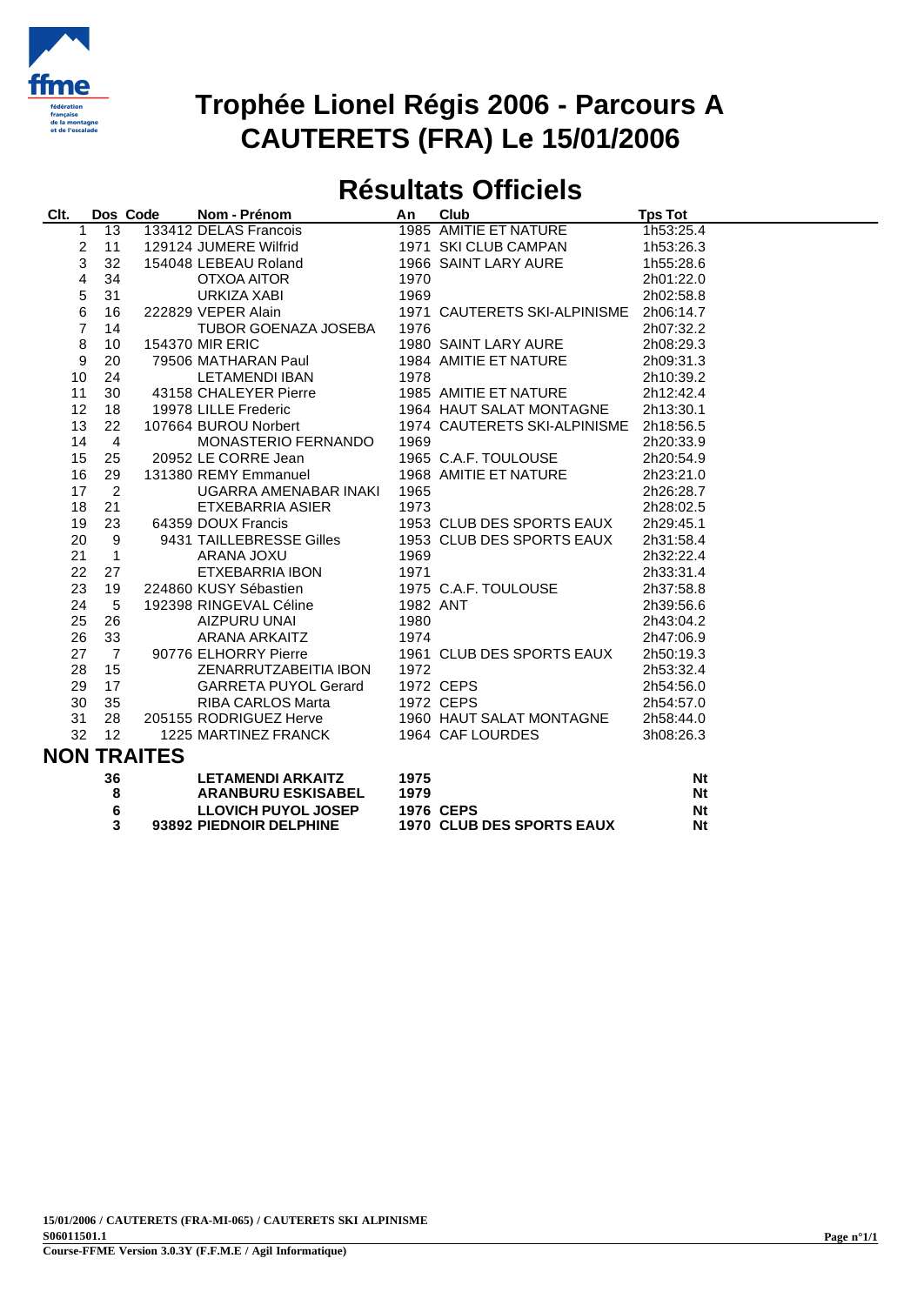

### **Trophée Lionel Régis 2006 - Parcours B CAUTERETS (FRA) Le 15/01/2006**

# **Résultats Officiels**

| Clt.               |        | Dos Code | Nom - Prénom               | An       | <b>Club</b>                  | <b>Tps Tot</b> |  |  |
|--------------------|--------|----------|----------------------------|----------|------------------------------|----------------|--|--|
|                    | 101    |          | 48120 PEYET Mathieu        |          | 1988 LUCHON HAUTE            | 1h11:58.7      |  |  |
|                    | 2 114  |          | 134742 PEREZ Gaël          |          | 1987 AMITIE ET NATURE        | 1h18:35.1      |  |  |
|                    | 3 118  |          | 218395 ELISSETCHE Ramuntxo |          | 1977 LE MUR                  | 1h24:37.4      |  |  |
| $\overline{4}$     | 103    |          | <b>MARIS Gilles</b>        |          | 1966 CSA                     | 1h27:59.7      |  |  |
|                    | 5 115  |          | 178921 CARMOUZE Cédric     |          | 1974 LE MUR                  | 1h29:55.3      |  |  |
|                    | 6 108  |          | 200747 BONAL Anthony       |          | 1988 AMITIE ET NATURE        | 1h30:25.2      |  |  |
|                    | 7 102  |          | 185171 BATAILLES Claire    |          | 1987 AMITIE ET NATURE        | 1h30:38.4      |  |  |
|                    | 8 107  |          | 227203 RODRIGUEZ Antoine   |          | 1990 HAUT SALAT MONTAGNE     | 1h33:25.4      |  |  |
|                    | 9 117  |          | 106955 CRETIN Michel       |          | 1951 AMITIE ET NATURE        | 1h37:55.4      |  |  |
|                    | 10 112 |          | VEPER Didier               |          | 1966 CSA                     | 1h38:06.5      |  |  |
|                    | 11 106 |          | DUMERC Bernard             |          | 1953 CSA 2001                | 1h38:28.5      |  |  |
|                    |        |          |                            |          | 1962 CAF LOURDES             | 1h38:48.1      |  |  |
|                    | 13 104 |          | <b>GOROSPE AINITZE</b>     | 1970     |                              | 1h46:25.0      |  |  |
|                    | 14 109 |          | 194175 SAJOUS Julia        |          | 1988 AMITIE ET NATURE        | 1h48:30.5      |  |  |
|                    | 15 105 |          | 134741 PEREZ Julie         |          | 1990 AMITIE ET NATURE        | 1h54:04.3      |  |  |
|                    | 16 113 |          | <b>BARTHE JEAN PIERRE</b>  | 1965     |                              | 1h55:51.3      |  |  |
|                    | 17 120 |          | 8496 DUMON Maurice         |          | 1951 LUCHON HAUTE            | 2h02:14.4      |  |  |
| <b>NON TRAITES</b> |        |          |                            |          |                              |                |  |  |
|                    | 116    |          | 46529 BIRAN David          |          | <b>1987 AMITIE ET NATURE</b> | Nt             |  |  |
|                    | 111    |          | <b>PORTET Franck</b>       | 1960 CSA |                              | <b>Nt</b>      |  |  |
|                    | 110    |          | 174836 CRAMPOU Frederic    |          | <b>1987 AMITIE ET NATURE</b> | <b>Nt</b>      |  |  |